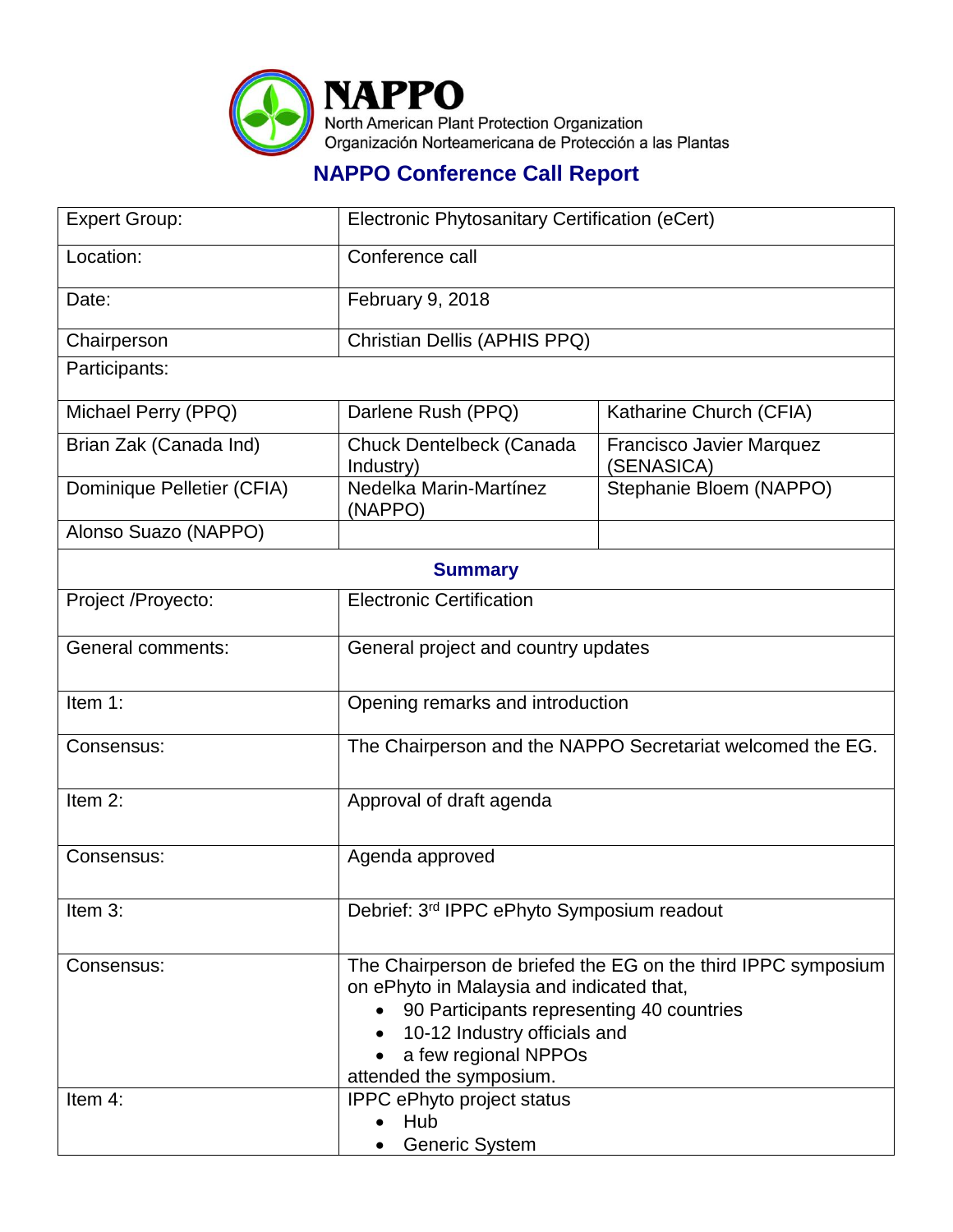| Consensus:                                                    | The Chairperson indicated that,                                                                                                        |  |  |
|---------------------------------------------------------------|----------------------------------------------------------------------------------------------------------------------------------------|--|--|
|                                                               | • the Hub Pilot began in October 2017.                                                                                                 |  |  |
|                                                               | the highlight of the symposium was the creation of an                                                                                  |  |  |
|                                                               | ePhyto in the US system that was transmitted through the                                                                               |  |  |
|                                                               | IPPC hub, pulled and read by Argentina and, through the                                                                                |  |  |
|                                                               | same process, a phyto from Argentina was received. He                                                                                  |  |  |
|                                                               | indicated the demo went really well and was well                                                                                       |  |  |
|                                                               | received. This was the first time the system was shown                                                                                 |  |  |
|                                                               | working. The US and Argentina are currently exchanging<br>live certificates with the pilot system.                                     |  |  |
|                                                               | they received certificates in the test environment from,<br>China, Chile, New Zealand, Australia, South Korea and<br>the Netherlands   |  |  |
|                                                               |                                                                                                                                        |  |  |
|                                                               | one of the neat features of the system was seen when                                                                                   |  |  |
|                                                               | South Korea sent messages through the hub to<br>everybody and a response from Argentina was received.                                  |  |  |
|                                                               |                                                                                                                                        |  |  |
|                                                               | The US could get those certificates as well without having                                                                             |  |  |
|                                                               | to interact with South Korea directly which was always a                                                                               |  |  |
|                                                               | problem in the past when it had to be negotiated line by                                                                               |  |  |
|                                                               | line in the phytosanitary certificate<br>• the hub pilot will continue for another 2 months around                                     |  |  |
|                                                               | May or June. Other countries are working with the                                                                                      |  |  |
|                                                               | UNICC to finalize their connections to the Hub although                                                                                |  |  |
|                                                               | there are still some issues with the message mapping                                                                                   |  |  |
|                                                               | encouraged Canada and Mexico to use the format                                                                                         |  |  |
|                                                               | currently available in the IPPC ephyto webpage to                                                                                      |  |  |
|                                                               | connect to the hub                                                                                                                     |  |  |
|                                                               | It took about a week for countries to just connect to the                                                                              |  |  |
|                                                               | hub                                                                                                                                    |  |  |
|                                                               | Connecting to the hub and exchanging the messages is                                                                                   |  |  |
|                                                               | the easy part, the problem is to send the information in                                                                               |  |  |
|                                                               | the right message format.<br>With respect to the generic system the chairperson indicated<br>that,<br>• the pilot will start in August |  |  |
|                                                               |                                                                                                                                        |  |  |
|                                                               |                                                                                                                                        |  |  |
| • Sri Lanka and Samoa will start and will likely to run until |                                                                                                                                        |  |  |
|                                                               | the end of the year where other countries that do not                                                                                  |  |  |
|                                                               | have their own system could be integrated onto the                                                                                     |  |  |
|                                                               | generic system.                                                                                                                        |  |  |
|                                                               | there is a lot of interest for the Caribbean countries in the                                                                          |  |  |
|                                                               | US because of the high movement of commodities and<br>pest risk (quick way to get a lot of countries in the system                     |  |  |
|                                                               | very quickly)                                                                                                                          |  |  |
|                                                               | ask Mexico and Canada to share the message mapping                                                                                     |  |  |
|                                                               | system with the US.                                                                                                                    |  |  |
| Item 5:                                                       | Country updates                                                                                                                        |  |  |
|                                                               | Canada                                                                                                                                 |  |  |
|                                                               | Mexico                                                                                                                                 |  |  |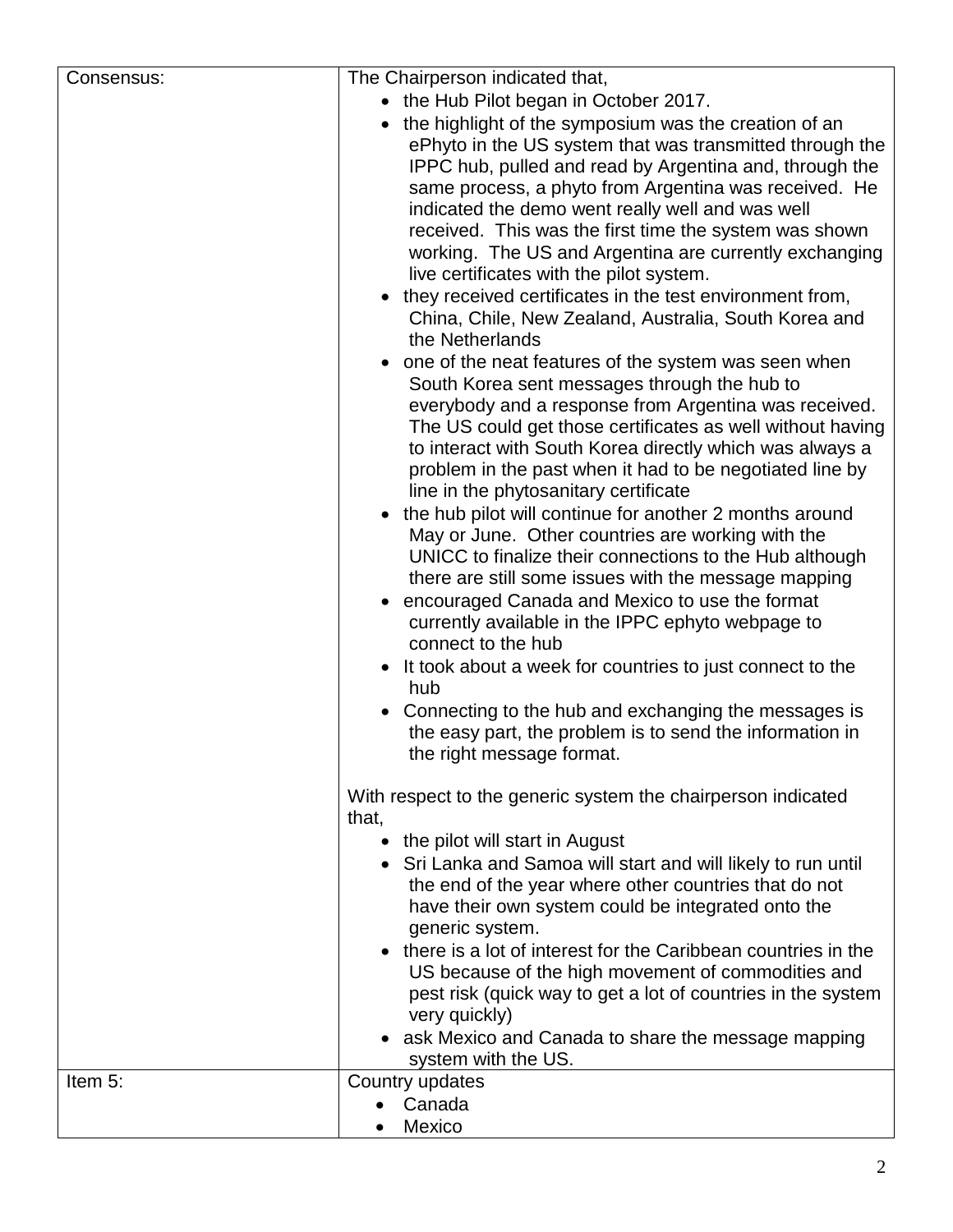|            | US                                                                                                                                                                                                                                                                                                                                                                                                                                                                                                                                             |  |
|------------|------------------------------------------------------------------------------------------------------------------------------------------------------------------------------------------------------------------------------------------------------------------------------------------------------------------------------------------------------------------------------------------------------------------------------------------------------------------------------------------------------------------------------------------------|--|
| Consensus: | Canada updates,<br>Making progress with the digital service delivery platform<br>(to enable e-Certification across all business lines in<br>Canada).<br>In January 2019 Canada will be able to connect for the<br>$\bullet$<br>initial launch connecting directly to the hub.<br>Canada is having problems with the message mapping<br>$\bullet$<br>but will do testing with the US.                                                                                                                                                           |  |
|            | Mexico updates,<br>Mexico will provide updates in the next conference call                                                                                                                                                                                                                                                                                                                                                                                                                                                                     |  |
| Item 6:    | Industry updates,<br>Canadian Industry asked CFIA to modify the heat<br>treatment certificate to accommodate with ISPM-12.<br>Approximately 8000 phytosanitary certificates are issued<br>$\bullet$<br>for HT wood in Canada. The request to modify the HT<br>certificates will save a lot of money to the NPPO, the<br>government and the industry.<br>Industry case studies                                                                                                                                                                  |  |
|            |                                                                                                                                                                                                                                                                                                                                                                                                                                                                                                                                                |  |
| Consensus: | The Chairperson indicated they are working with the industry to<br>identify what is needed from them and reiterated that the system<br>is still in testing mode. The Industry representative from Canada<br>offered the Chairperson assistance participating in these projects<br>and provide feedback from the Canadian wood industry<br>perspective. The representative from the Canadian wood<br>industry indicated that a hardcopy of the phyto is still required by<br>banks to get it through the money exchange system for<br>payments. |  |
|            | The Chairperson indicated that a case study would be to have a<br>company in two different countries and have a call with the<br>NPPOs, banking representatives and / or anybody in the supply<br>chain and have them describe what they see, run the process<br>without paper copies of the ephyto to identify and report<br>problems. The Canadian industry member suggested for<br>Canada to have meetings with the international banks and<br>determine what it is required from them.                                                     |  |
| Item 7:    | Other Items and next steps                                                                                                                                                                                                                                                                                                                                                                                                                                                                                                                     |  |
| Consensus: | The ED encouraged the group to approach the newly<br>$\bullet$<br>formed Caribbean RPPO to the activities of the ePhyto<br>project.<br>The ED suggested to have a face to face meeting with the<br>$\bullet$<br>group at the 2018 NAPPO annual meeting.                                                                                                                                                                                                                                                                                        |  |